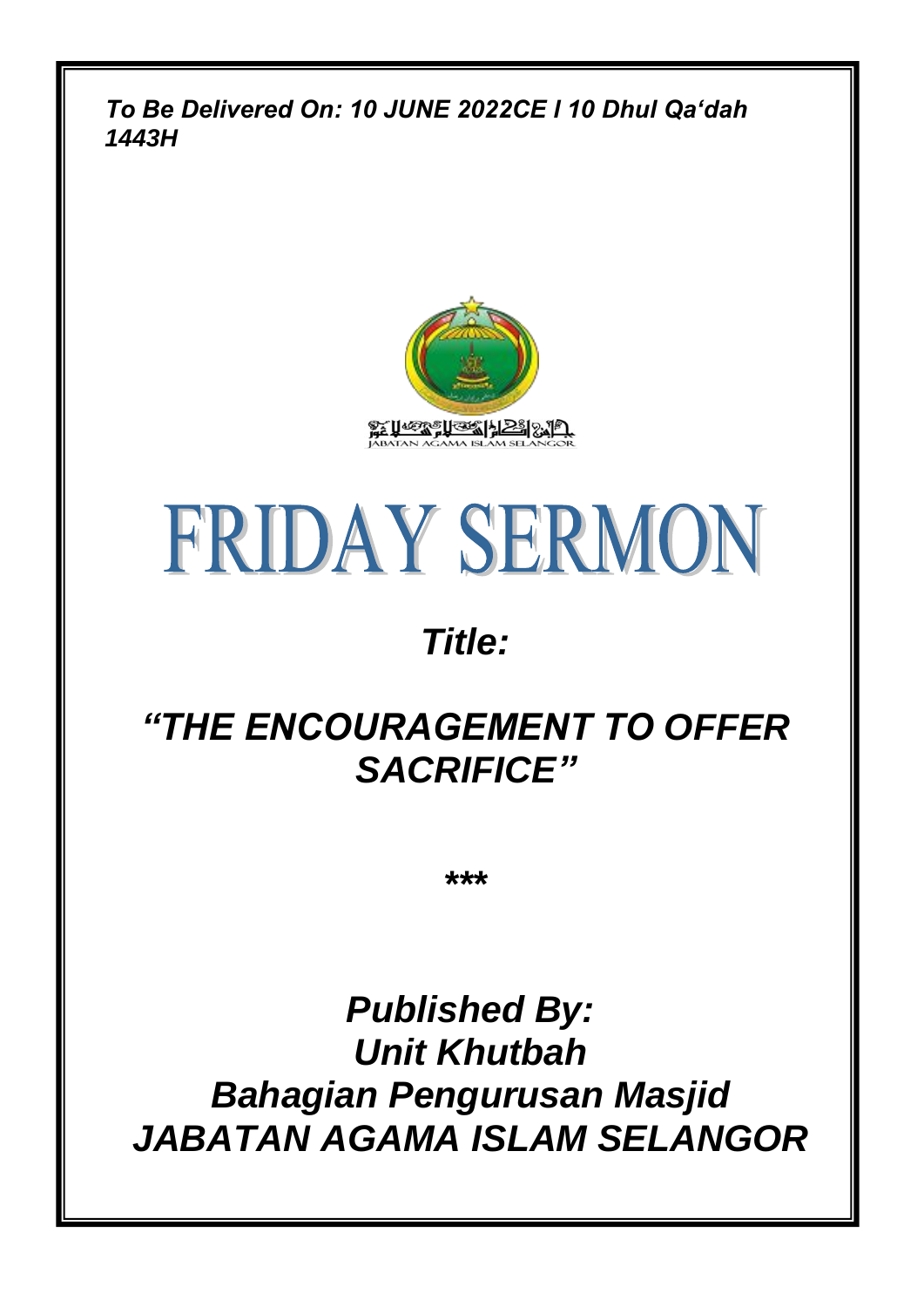# *"THE ENCOURAGEMENT TO OFFER SACRIFICE"*

.<br>با  $\frac{1}{2}$ اَلْحَمْدُ لِلَّهِ الْقَائِلِ : فَلَمَّا و<br>و ់<br>ត  $\overline{\phantom{a}}$ ֦֧֦֧֦֧֦֧֦֦֦֜֜֜֜֜֜֜֜<br>**֦֘**  $\overline{\phantom{a}}$  $\frac{1}{2}$ ֦֧֦֧֦֧֦֧֦֧֦֧֦֧֦֧֜֜֜֓֓<br>**֡** ت<br>ح ر<br>آ  $\mathcal{L}$  $\ddot{\cdot}$ فَلَمَّا بَلَغَ مَعَهُ و<br>لم  $\frac{1}{2}$ ع  $\frac{1}{2}$ ر<br>م  $\ddot{\cdot}$ غ ر<br>آ  $\uplambda$  $\tilde{\cdot}$ بَلَغَ مَعَهُ ٱلسَّعۡىَ قَالَ يَبۡنَىَّ إِنِّ أَرَىٰ فِى ر ِ<br>ج أ ب<br>أ ِدِ ِ<br>بِهِ م<sub>ُن</sub>َىّ إِنِّ و<br>' َٰ ِ ي .<br>آ ال  $\ddot{\cdot}$ ق ٱلۡمَنَامِ  $\ddot{\cdot}$ بر<br>ند  $\frac{1}{2}$ لمَنَامِ ہ<br>آ  $\ddot{\cdot}$ ي<br>بَحُكَ فَ و<br>م َب ذ  $\ddot{\cdot}$ ِ<br>ج أ ب<br>أ ِیما ِ<br>په نِی ِ<br>ج أَنِيٓ أَذَبَحُكَ فَانظُرۡ مَاذَا تَرَىٰ قَالَ يَابَتِ  $\ddot{\phantom{0}}$ و<br>م  $\tilde{\cdot}$ ب ِ<br>ج  $\overline{\phantom{a}}$ َ<br>د بد ر<br>1 ال  $\ddot{\mathbf{z}}$ ج<br>رَىٰ قَ ٰۚ  $\ddot{\mathbf{r}}$ ا ت  $\ddot{\cdot}$ اذ  $\frac{1}{2}$ مَاذَا تَرَىٰ قَالَ يَٰابَتِ افۡعَلَ ہ<br>1  $\frac{1}{2}$ فَعَلَ مَا تُؤْمَرُ  $\ddot{\cdot}$ ھ<br>و ِ<br>م م ؤ ا ت ہ<br>ء و<br>په ِ<br>م بر<br>م ्<br>द ء  $\tilde{1}$ ا  $\ddot{\cdot}$ جِدُنِيَّ إِن شَ إ ُ  $\ddot{\phantom{0}}$ ت ِ<br>په سَتَجِدُنِيٓ إِن شَاءَ ا ِ<br>آھ ن  $\ddot{\cdot}$ نَ الصَّبِرِي  $\ddot{\cdot}$ للَّهُ مِنَ ٱلصَّبِرِينَ ۞ 1 ِ<br>ر اَّشْہَدُ أَنْ لَّا إِلَهَ إِلَّا اللَّهُ وَحْدَهُ لاَ شَرِيكَ لَهُ وَأَشْہَدُ أَنَّ مُحَمَّدًا ْ  $\tilde{\mathbf{z}}$ الا<br>ا ំ<br>• سم<br>پنج و<br>ا ં<br>ત  $\tilde{\mathbf{r}}$  $\frac{1}{2}$ ا<br>ا ً<br>أ ل<br>م  $\frac{1}{\lambda}$ ا<br>م<br>•  $\sum_{i=1}^{n}$ ُ<br>ا ر<br>زن ْ  $\sum_{i=1}^{n}$  $\tilde{\cdot}$ ء<br>ا َ  $\overline{\phantom{a}}$  $\ddot{\phantom{0}}$ ं ۔<br>م ا<br>ا  $\tilde{\cdot}$  $\overline{\mathbf{1}}$ َ<br>آ  $\tilde{\mathbf{i}}$ سنة<br>ا ً<br>آ ر<br>م

عَبْدُهُ وَرَسُوْلُهُ. اَللَّهُمَّ صَلِّ وسَلِّم عَلَى سَيِّدِنَا مُحَمَّدٍ وَعَلَى آلِه<sub>ِ ــُ</sub> ِ<br>م  $\tilde{\cdot}$ <u>لم</u> لة<br>م ๋<br>ጎ  $\ddot{\phantom{0}}$  $\frac{1}{1}$ .<br>م لة<br>م ر<br>ر<br>ر ر<br>د<br>ام י<br>י ر<br>در  $\ddot{\phantom{0}}$  $\tilde{\cdot}$  $\frac{2}{\lambda}$ و<br>ا ْ ِ<br>م و*َص<sub>َ</sub>حْبِهِ <sub>ۦ</sub> أَجْمَعِيْنَ.* ْ  $\ddot{\phantom{0}}$ ់<br>(  $\tilde{a}$  $\frac{1}{2}$ 

- سَبِّرَ ـ سَبَّا أَيُّهَا الْمُسْلِمُونَ<br>أَمَّا بَعْدُ، فَيَا أَيُّهَا الْمُسْلِمُونَ  $\frac{1}{1}$  $\ddot{\cdot}$ ُ<br>و ំ<br>រ  $\ddot{\cdot}$ لة<br>م ِ<br>پنج  $\ddot{\phantom{0}}$ ›<br>ለ أَيُّهَا الْمُسْلِمُونَ اِتَّقُواْ اللَّهَ، أُوْصِيكُمْ وَإِيَّايَ بِتَقْوَى ِ<br>پاس <sup>ب</sup>ُر<br>•  $\sum_{i=1}^{n}$ ا<br>به<br>:  $\tilde{\phantom{a}}$ ֦֧<u>֝</u>  $\ddot{\phantom{0}}$  $\ddot{\cdot}$ ا<br>ا !<br>-<br>- $\tilde{\cdot}$ ر<br>مخ ֦֧֦֧֦ **ہے**<br>'' ֦֧֦֧֦֧֦֧֦֧֦֧֦֜֓֟ **ٍ** .  $\ddot{\phantom{0}}$ ؾڤۏڹؘ  $\frac{9}{4}$ ا<br>ایر<br>جو ہ<br>ا اللّٰهِ فَقَدْ فَازَ الْمُ  $\ddot{\cdot}$  $\frac{1}{2}$ ْ  $\frac{1}{2}$  $\frac{1}{2}$ ِ<br>الج  $\frac{1}{2}$  $\ddot{\phantom{0}}$  $\ddot{\mathbf{r}}$ ر<br>1 ْ بِ <u>ہ</u><br>ا یہ<br>۱ -<br>ج
- قَالَ اللَّهُ تَعَالَى: َل  $\frac{1}{\alpha}$ اتِهِۦ و  $\ddot{\mathbf{r}}$ ق ت ور ِ<br>په قة  $\overline{\phantom{a}}$ ح ہ<br>آک قُوا اللَّهَ ور ِ<br>په نُوا اڌّ ُ ِ<br>م ام ر<br>ء ء ِينَ ا الَّذِ ِ<br>م ه و<br>د سَ<br>ڊ  $\overline{\phantom{a}}$ ِ<br>د بد  $\ddot{\cdot}$ سُلِمُونَ و  $\ddot{\phantom{0}}$ و<br>م نتُم مَّ و<br>په ِ<br>ج أ ِ<br>م و ىد<br>أ َِل إ ِ<br>په تَمُوثُنَّ إِلَّا وَأَنتُم مُّسۡلِمُونَ ۞ و<br>په و<br>م 2

## **Dear blessed Muslims,**

Let us strive to increase our *taqwa* of Allah *Subhaanahu Wa Ta'aala* by fulfilling all of His Commands, as well as avoiding all of His prohibitions. May we all attain success in this world and the Hereafter.

<sup>1</sup> as-Saaffaat 37:102

<sup>2</sup> Aal 'Imraan 3:102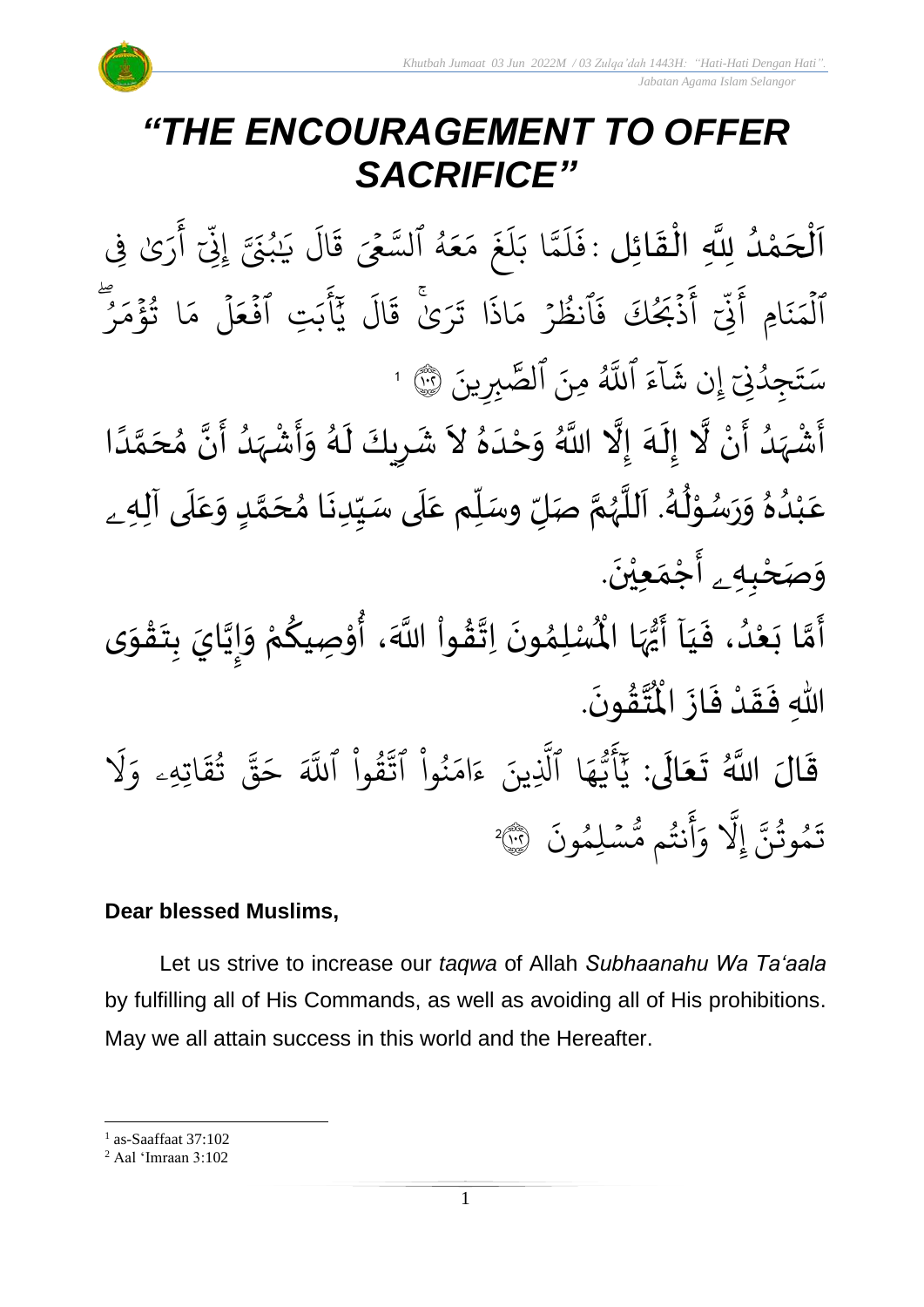

I would like to invite fellow congregation to altogether ponder upon today's *khutbah* titled *"THE ENCOURAGEMENT TO OFFER SACRIFICE."*

## **Dear blessed Friday audience,**

The month of Dhul Hijjah that will soon appear is among the months known as the Sacred months, and it is the highly anticipated month by the Muslim *ummah*. Among the *'ibaadah* (worship) that is much awaited when the month of Dhul Hijjah comes is the *'ibaadah* of *qurbaani* or *ud-hiyah*. The *'ibrah* (lesson) from the *'ibaadah* of *qurbaani* is to commemorate the sacrifice of Prophet Ibraaheem *'Alayhis Salaam* who was commanded by Allah *Subhaanahu Wa Ta'aala* to slaughter his own son Ismaa'eel *'Alayhis Salaam* as sacrifice. It was intended to test the *imaan* (faith) of them both in Allah *Subhaanahu Wa Ta'aala*. This story was mentioned by Allah *Subhaanahu Wa Ta'aala* in verse 102 of soorah as-Saaffaat that was recited in the *muqaddimah* (introduction) of this *khutbah*, which means:

*"And when he reached with him [the age of] exertion, he said, "O my son, indeed I have seen in a dream that I [must] sacrifice you, so see what you think." He said, "O my father, do as you are commanded. You will find me, if Allah wills, of the steadfast.""*

As reward for their sacrifices (in *imaan* and obedience), Allah *Subhaanahu Wa Ta'aala* had substituted it with a large sacrificial animal. Allah *Subhaanahu Wa Ta'aala* mentions in soorah as-Saaffaat, verses 103-107: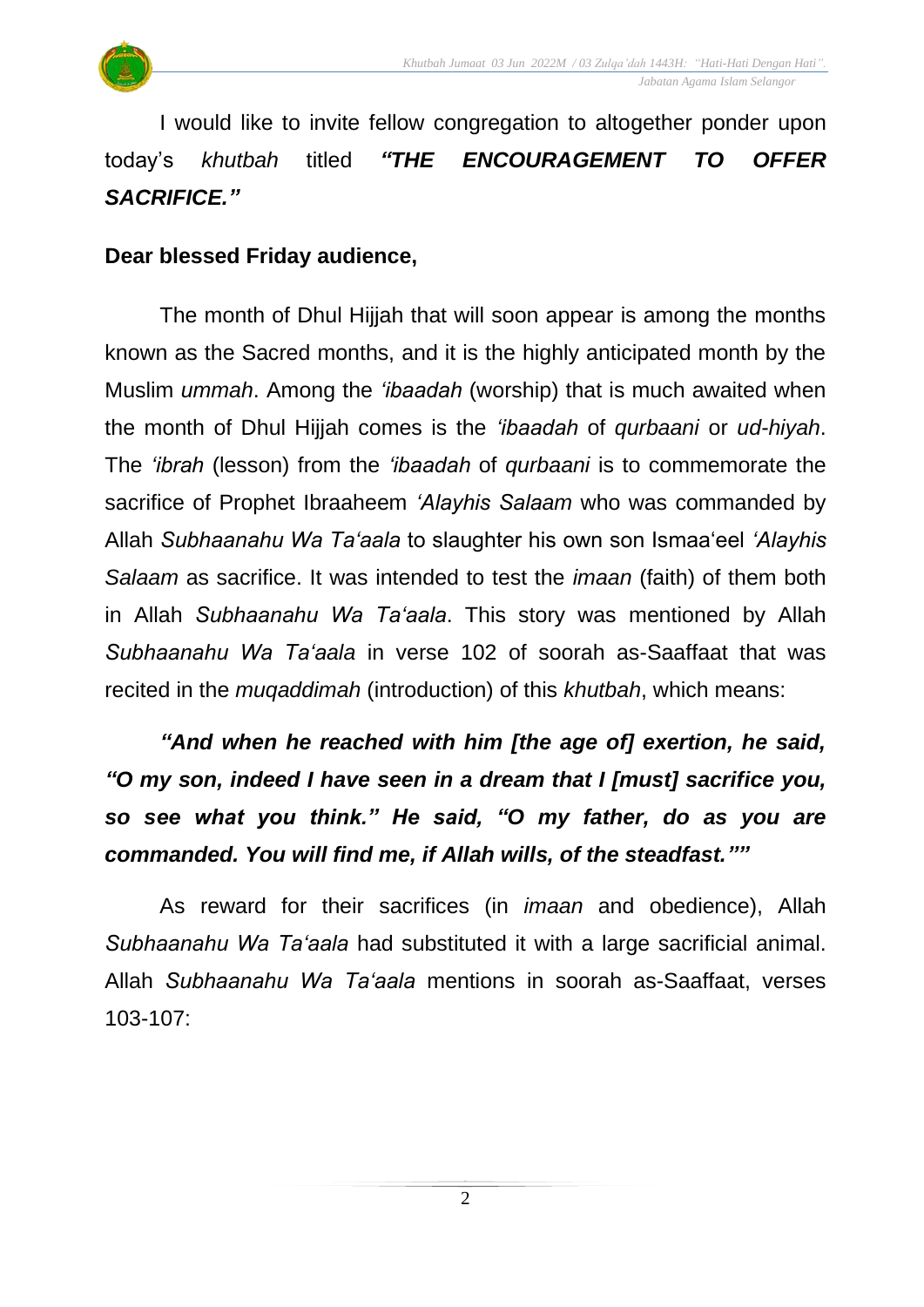



*"And when they had both submitted and he put him down upon his forehead, We called to him, "O Abraham, You have fulfilled the vision." Indeed, We thus reward the doers of good. Indeed, this was the clear trial. And We ransomed him with a great sacrifice."*

## **Respected audience,**

The *hukm* (ruling) for the *'ibaadah* of *qurbaani* is *sunnah mu'akkadah* (emphasized *sunnah*) for those that can afford it. Moreover, it is ruled as *makrooh* (detestable) to abandon it (not performing *ud-hiyah*) while one is able to do so. Allah *Subhaanahu Wa Ta'aala* mentions in verses 1-2 of Soorah al-Kawthar:

> $\tilde{1}$ ا ِ<br>بنه إِنَّآ أَعۡطَیۡنَكَ **عُطَيْنَ** ؚ<br>ۣ  $\frac{1}{2}$ ِ<br>ج أَعۡطَيۡنَكَ ٱلۡكَوۡثَرَ ় ث و ؚ<br>ٛ ر<br>ح لْكَوْثَرَ ۞ فَصَلِّ لِرَبِّكَ وَٰ ہ<br>آ ب َ لِر ِ ِ<br>آ ء<br>فَصَلِّ فَصَلِّ لِرَبَّكَ وَالْحَرْ  $\ddot{\phantom{0}}$ َ ै<br>: نحَرُ ۞

## *"Indeed, We have granted you, [O Muhammad], al-Kawthar. So pray to your Lord and sacrifice [to Him alone]."*

Prophet Muhammad  $\equiv$  never abandoned the *'ibaadah* of *qurbaani* after its legislation. In the *hadeeth* of Abu Hurayrah *radiyAllaahu 'anh*, Rasulullah <sup>26</sup> stated:

ا َ ن ا َل صَ ُ م ا ن َ ب َ ر ْ ق َ ي َ َل َ ،ف ح ُضَ ي ْ م َ ل َ ،و ٌ ة َ ع سَ ُ ه َ ل َ ان َ ك ْ ن َ م

*"Whoever can afford it, but does not offer a sacrifice, let him not come near our prayer place."*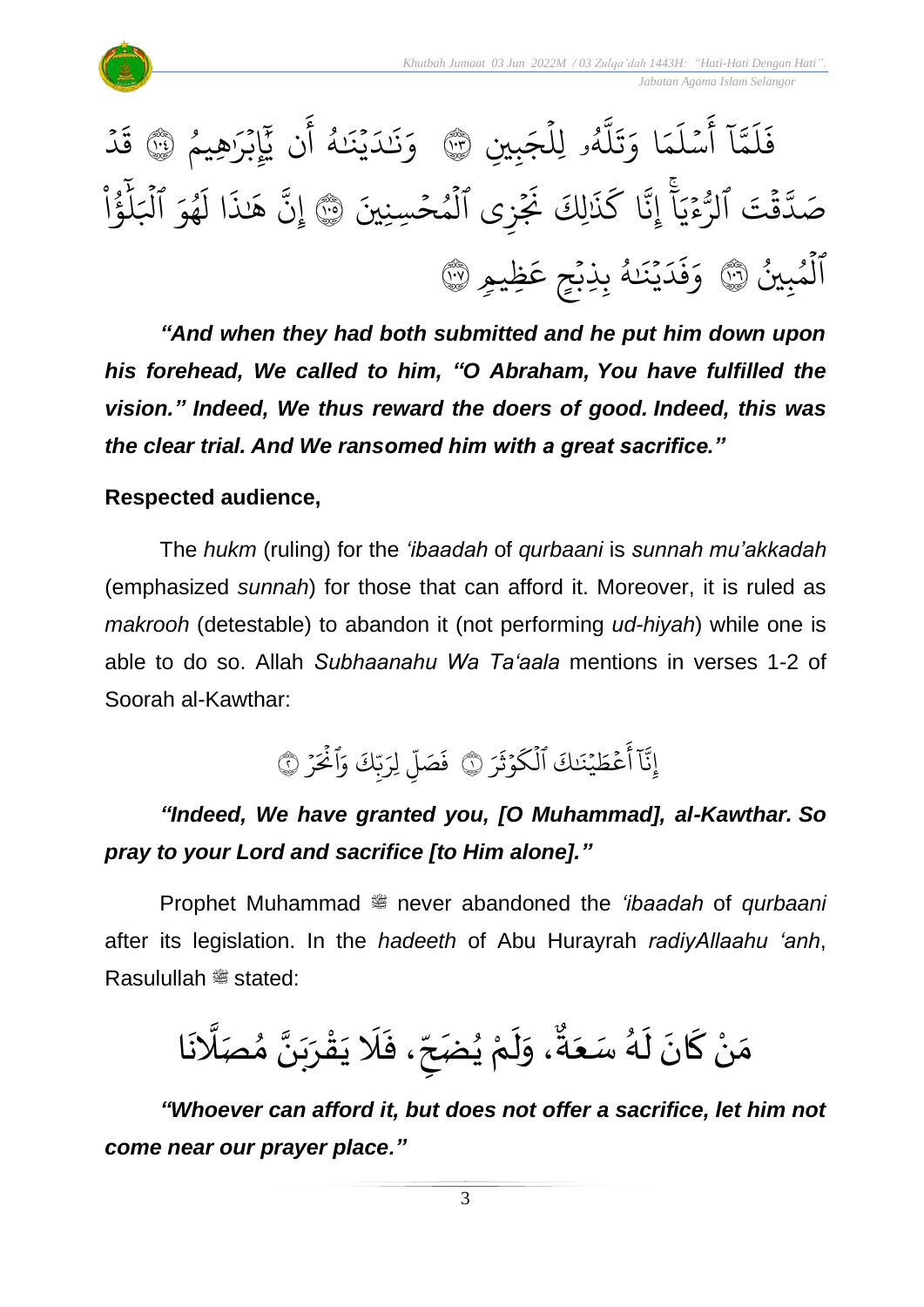

## *(ibn Maajah)*

Similarly, in the *hadeeth* of Sayyidatina 'A'ishah *radiyAllaahu 'anha* where Rasulullah <sup>22</sup> said:

۫<br>ٔ ِّ إِلَى اللَّهِ مِنْ  $\ddot{\phantom{0}}$ ل  $\frac{1}{2}$ ن<br>مَ ا مِنْ عَمَلٍ يَوْمَ النَّحْرِ أَحَ  $\frac{1}{2}$  $\sum$ ْ ا<br>په  $\frac{1}{2}$ י<br>י  $\ddot{\phantom{0}}$ <u>|</u>  $\frac{1}{2}$ .<br>م ំ<br>• و<br>ٍ مَا عَمِلَ آدَمِيٌّ  $\sim$ .<br>م  $\frac{1}{2}$ .<br>زر إِهْرَاقِ الدَّمِ، إِنَّهَا لَتَأْتِي يَوْمَ الْقِيَامَةِ بِقُرُونِهَا وَأَشْعَارِهَا **بر**<br>پ  $\frac{9}{4}$  $\frac{1}{2}$  $\frac{1}{1}$ ֚֘<br>֚֘  $\frac{1}{2}$ ْ<br>م  $\ddot{\phantom{0}}$ ْ  $\ddot{\phantom{0}}$  $\frac{1}{\epsilon}$ ِ<br>اس لة<br>,  $\frac{1}{2}$  $\ddot{\phantom{0}}$ ا<br>ما  $\frac{1}{2}$ ؗ<br>ۣ  $\overline{\phantom{a}}$  $\ddot{\phantom{0}}$ ْ  $\frac{1}{2}$  $\tilde{\cdot}$ <u>د</u><br>-ءِ<br>وَأَظْلَافِهَا، وَأَنَّ الدَّمَ لَيَقَعُ مِنْ اللَّهِ بِمَكَانٍ قَبْلَ أَنْ يَقَعَ مِنَ ֡֡<u>֓</u> ُ َ َ  $\tilde{\mathbf{r}}$  $\frac{1}{2}$ اتا<br>ا ت<br>• ا<br>-<br>- $\frac{1}{2}$  $\frac{1}{2}$ َ<br>اس ٔ<br>م  $\frac{1}{2}$  $\tilde{ }$  $\ddot{\phantom{0}}$  $\ddot{\phantom{0}}$  $\frac{1}{2}$  $\ddot{\phantom{0}}$ ْ ِ<br>پ ْ  $\frac{1}{2}$ ر<br>! ٔ<br>سا  $\frac{1}{2}$ رُضِ فَطِيبُوا بِهَا نَفْسًا ً<br>بر<br>س י<br>נ  $\ddot{\phantom{0}}$  $\frac{1}{2}$  $\ddot{\cdot}$ ُ  $\frac{1}{2}$ ْ<br>ْ .<br>وَ عَ<br>م الْأَ

*"The son of Adam does not do any deed on the Day of Sacrifice that is dearer to Allah than shedding blood. It will come on the Day of Resurrection with its horns and hair and hooves. Its blood is accepted by Allah before it reaches the ground. So be content when you do it."*

*(at-Tirmidhi)*

### **Dear esteemed audience,**

Of late, there are various parties that offers the opportunity to offer *'ud-hiyah* abroad. However, the question arises, which one is actually better whether the *qurbaani* performed locally or abroad for those who are in need? Definitely it is better and preferred for the *'ibaadah* of *qurbaani* to be performed locally but it is not unlawful if performed overseas especially in countries in need.

According to the Hanafi *madhhab* (school of thought), it is *makrooh* to move the slaughtering outside of the locality unless if there are relatives that are in need out there. While the Maliki *madhhab* stipulates that it is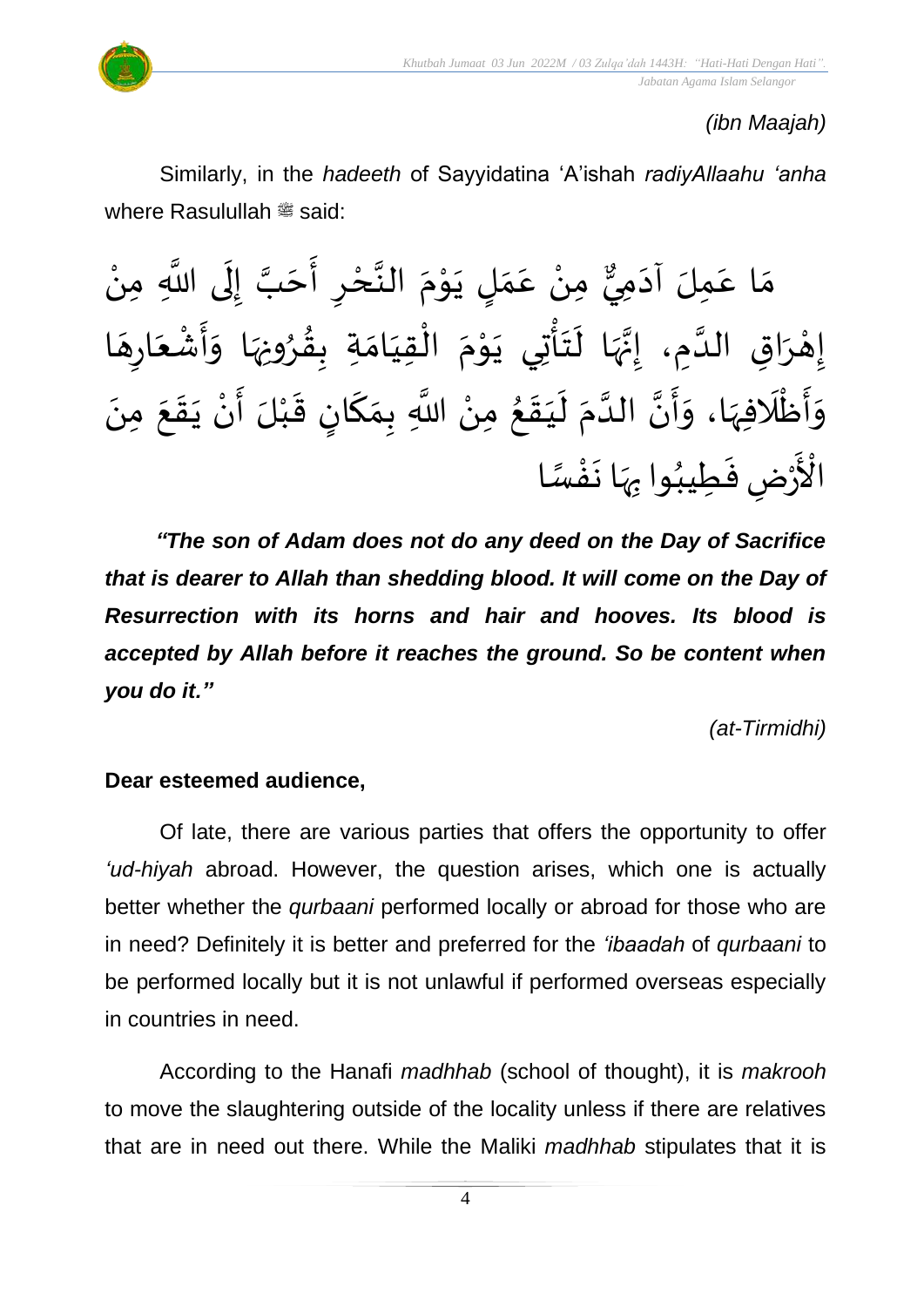

It is clear that the sacrifice done in one's locality is the most accurate way in upholding the *shi'ar* (symbol) of Allah *Subhaanahu Wa Ta'aala*. This way, those that slaughtered can implement several of the *sunnah* acts such as distributing the slaughtered meat, slaughter the animal themselves, and even witness the slaughtering of their sacrificial animal.

These matters are based on a *hadeeth* where the Prophet <sup>®</sup> commanded his daughter, Sayyidatina Faatimah *radiyAllaahu 'anha*, by stating:

ْ ط َ ق ل ُ ك ك ب َ ل ا ن إ َ ا، ف َ ديه َ ه ْ اش َ ك ف ت ا حي ضْ ُ ى أ َ ل و مي إ ُ ة ٍ ق َ ر ا َ مه َ د ْ من ُ ر ُ ط ْ ق َ ت ْ ر َ ف ْ غ ُ ي ا َ كم َ ل فَ َ ل س ك َ وب ُ ن ُ ذ ْ من

*"Stand up and go to the place of sacrifice and witness it yourself for with the first drop of blood your previous sins will be forgiven."*

*(al-Haakim)*

### **Dear beloved Friday congregation,**

To end the sermon today, let us derive several salient points as guidance for us all:

1. We must always have certainty that the *'ibaadah* of *qurbaani* is an *'ibaadah* that has been legislated in our religion.

2. We must strive with diligence according to our ability to offer the sacrifice every year.

5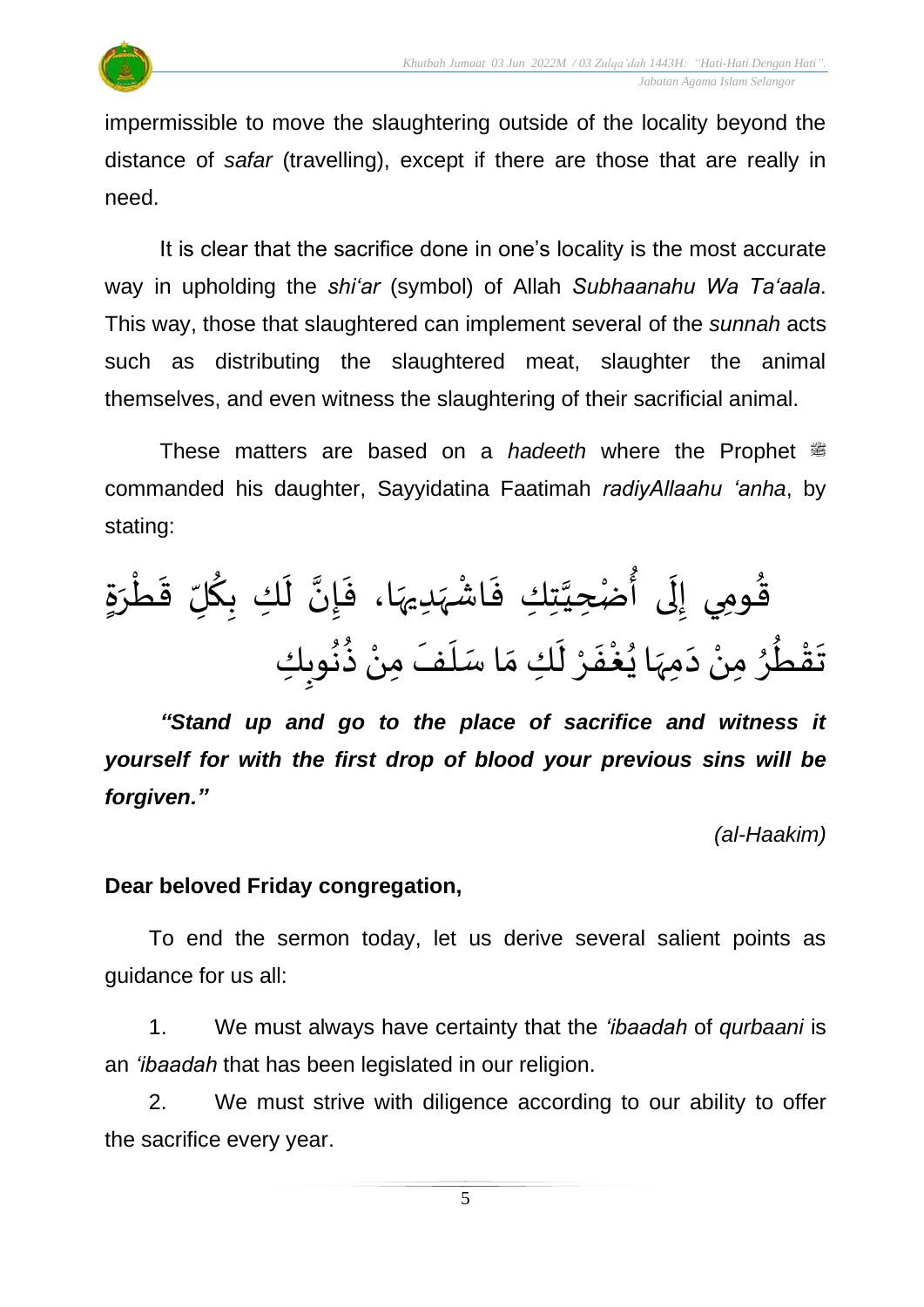3. We must fully comprehend that every sacrifices made will be recompensed with good in this world and the Hereafter.

جِيْمِ ْ ِ<br>سَ ِن الر ا  $\tilde{\xi}$ يْط ْ لن<br>مه لَّهِ مِنَ الشَّ عُوْذُ بِاللَّهِ و<br>په **ٔ** و<br>م ِ<br>ج أ َ<br>م 9 وَاتَلَ ءِ<br>ا  $\ddot{\ddot{\cdot}}$ َ<br>ع أ ِ ب  $\ddot{\cdot}$ يۡهِمۡ نَـ  $\frac{1}{2}$  $\ddot{\phantom{0}}$ ر<br>آ  $\mathcal{L}$ ِ<br>م ہ<br>م عَلَيۡهِمۡ نَبَأَ ٱبۡنَیۡ ءَادَمَ بِ ة<br>ا  $\frac{1}{2}$ م  $\tilde{\cdot}$ اد  $\tilde{\epsilon}$ ءَادَمَ بِالْحَقِّ ِ<br>په ق ِ<br>د ہ<br>\<br>\ لْحَقِّ إِذَ قَرَّبَا قَرْبَانَا فَتُقَبِّلَ مِنْ <u>ء</u> ر<br>آ ِ<br>ل ِ<br>س دي<br>تقدِ و<br>پيد و<br>په  $\ddot{\cdot}$ ا ف ٗ ان  $\tilde{\cdot}$ ب ر ا ق  $\ddot{\phantom{0}}$ ور  $\tilde{\cdot}$ بر<br>ب ِ<br>سَ ت<br>گر  $\ddot{\cdot}$ إِذْ قُ  $\ddot{\cdot}$ ِمنَ ل ہ<br>1 ىر<br>، بت<br>ج  $\frac{1}{2}$ ق  $\ddot{\phantom{0}}$ مْ يْتَـ و<br>د  $\frac{1}{2}$ .<br>م أ ل ا و  $\frac{1}{2}$ ِدهِم  $\tilde{\phantom{a}}$ ح ِ<br>ج أَحَدِهِمَا وَلَمْ يُتَقَبَّلَ مِنَ الْأَخَرِ  $\ddot{\cdot}$ لَأْخَرِ قَالَ لَاقَتُلَنَّكَ قَالَ إِنَّمَا يَتَقَبَّلُ و<br>ا ىر<br>، بت<br>ج  $\ddot{\tilde{}}$ ق  $\tilde{\mathbf{z}}$ ت  $\tilde{\cdot}$ ا ي  $\frac{1}{2}$ م ب<br>ج ِن إ .<br>آ ال  $\ddot{\phantom{0}}$ ِ<br>تَّلَّٰىَ قَ نة<br>م ر<br>آ ل ت ق و<br>به  $\frac{2}{3}$ ر<br>آگ َل .<br>آ ال  $\ddot{\cdot}$ قَالَ لَاقَتُلَنَّكَ قَالَ إِنَّمَا يَتَقَبَّلُ ا ِ<br>پرو<br>الم للَّهُ  $\ddot{\cdot}$ مِنَ ٱلۡمُتَّقِينَ ہ<br>ا ل ُمتَّقِينَ ۞

*"And recite to them the story of Adam's two sons, in truth, when they both offered a sacrifice [to Allah], and it was accepted from one of them but was not accepted from the other. Said [the latter], "I will surely kill you." Said [the former], "Indeed, Allah only accepts from the righteous [who fear Him].""*

*(Soorah al-Maa'idah 5:27)*

ْ بَارَكَ اللّهُ ۖ لِيْ وَلَكُمْ فِي الْقُرْآنِ الْعَظِيْمِ، وَنَفَعَنِيْ وَإِيَّاكُ َ  $\ddot{\phantom{0}}$  $\ddot{\phantom{0}}$  $\tilde{\cdot}$ ْ َ ْ ْ  $\frac{9}{4}$ ֦֧֦֧֦֧֦֧֦֧֦֧֦֧֦֦֦֦֦֦֦֦֦֜֜֜֓֓֓֜֜֜֜֜֟֓<br>**֡** ْ <u>و</u>  $\tilde{\mathbf{r}}$  $\frac{1}{2}$ ំ<br>,  $\frac{1}{2}$  $\frac{1}{2}$ ْ م <u>ل</u>و ن<br>ا !<br>-<br>- $\tilde{\cdot}$ ْ .<br>بِمَا فِيْهِ مِنَ الآيَاتِ وَالذِّكْرِ الْحَكِيْمِ وَتَقَبَّلَ مِنِّيْ وَمِنْكُمْ ر<br>ج ֫**֚**  $\tilde{\cdot}$ .<br>` -<br>-<br>•  $\sum$ ن<br>ا ا<br>:  $\frac{1}{2}$ ..<br>^ ់<br>រ َ ֦֧֦֦֝֝<br>֧֝֜֜<sup>֓</sup>֓֝  $\overline{\phantom{a}}$ ؚ<br>م  $\ddot{\bullet}$  $\frac{1}{2}$ ِ<br>نہ  $\ddot{\phantom{0}}$ ْ<br>ْ  $\frac{1}{2}$ . ़<br>१ تِلاوَتَهُ، إِنَّهُ هُوَ السَّمِيْعُ الْعَلِيْمُ ْ بہ<br>م ۔<br>أ ′<br>ይ ំ<br>រ ا<br>ما  $\frac{1}{2}$  $\frac{1}{2}$ بر<br>ر<br>ا بة<br>•  $\frac{1}{2}$ -<br>د<br>ا  $\ddot{\phantom{0}}$  $\frac{1}{2}$  $\sum$ - ركن موسى السَّمَوْرُ اللهَ الْعَظِيْمَ لِيْ وَلَكُمْ وَلِسَاْئِرِ<br>أَقُولُ قَوْلِيْ هَذَا وَأَسْتَغْفِرُ اللهَ الْعَظِيْمَ لِيْ وَلَكُمْ وَلِسَاْئِرِ  $\frac{1}{2}$ ْ <u>و</u>  $\tilde{\mathbf{r}}$  $\frac{1}{2}$ ْ إ  $\frac{1}{2}$ ْ َ ْ ∫<br>∕ ا<br>و  $\frac{1}{2}$  $\frac{1}{2}$  $\frac{1}{2}$  $\frac{1}{2}$ ∕<br>-<br>▲ ់<br>, لمح ֦֦֝֝<br>֝**֝**  $\frac{1}{2}$ اء<br>پيد د<br>ج  $\frac{1}{2}$ ھدا<br>لْمُسْلِمَ دوں دويي .<br>لْمُسْلِمِيْنَ وَالْمُ  $\frac{1}{2}$ ∕<br>-<br>◆ ់<br>( رت ربي<br>الْمُسْلِمِيْنَ وَالْمُسْلِمَاتِ، فَاسْتَغْفِرُوْهُ إِنَّهُ هُوَ الْغَفُوْرُ الرَّحِيْمُ. ُ ْ ا<br>تار  $\frac{1}{2}$ ֦֧֦֝<br>**֝** لا<br>ڊ  $\ddot{\phantom{0}}$ **ٔ** ا<br>-<br>^ --<br>م'م —<br>}<br>|<br>| ا<br>اللہ<br>•  $\frac{1}{2}$  $^{\circ}$ ֦֧֦֧֦  $\frac{1}{2}$ ْ<br>ْ  $\frac{1}{2}$  $\frac{1}{2}$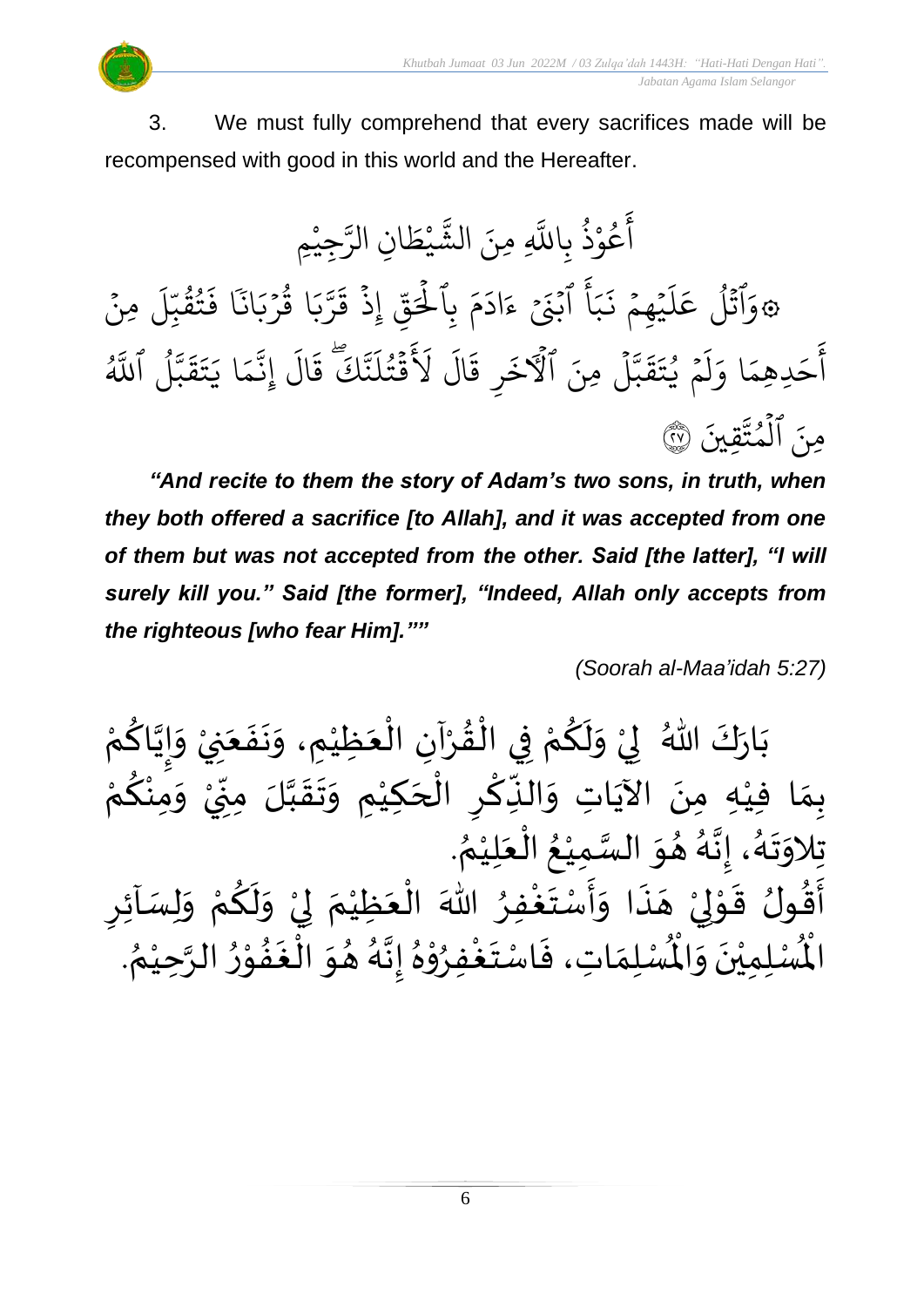



# **THE SECOND** *KHUTBAH*

و<br>ا اَلْحَمْدُ لِلَّهِ الَّذِيْ جَعَلَنَا مِنَ الْمُمْلِمِيْنَ، وَرَزَقَنَا مِنَ الطَّيِّبَاتِ ់<br>?  $\overline{\phantom{a}}$ ֦֧֦֧֦֧֦֧֦֦֦֜֜֜֜֜֜֜֜֜<br>**֦֘**  $\overline{\phantom{a}}$  $\frac{1}{1}$ しんこ  $\frac{1}{2}$ ا<br>ا  $\ddot{\phantom{0}}$  $\ddot{\phantom{0}}$  $\frac{1}{2}$  $\ddot{\phantom{0}}$  $\frac{1}{2}$  $\tilde{\cdot}$  $\ddot{\phantom{0}}$ ٝ<br>۠ لِلَّهِ الَّذِيْ جَعَلَنَا مِنَ الْمُسْلِمِيْنَ، وَرَزَقَنَا مِنَ الطَّيِّبَاتِ.  $\ddot{\phantom{0}}$  $\ddot{\phantom{0}}$  $\overline{\mathbf{a}}$ َ  $\overline{\phantom{a}}$ ا<br>ا انہ<br>ا ا<br>ا أَشْهَدُ أَنْ لَّا إِلَهَ إِلَّا اللّهُ وَحْدَهُ لاَ شَرِيْكَ لَهُ، وَأَشْهَدُ أَنَّ ْ  $\frac{1}{2}$ و<br>ا ر<br>زن ْ ِ<br>پ ا<br>ا ۔<br>م  $\tilde{\cdot}$  $\frac{1}{2}$ ्<br>ब  $\frac{1}{2}$ َ<br>ا  $\tilde{\cdot}$ ر<br>گ  $\tilde{\mathbf{r}}$ ំ<br>•  $\overline{\phantom{a}}$  $\frac{1}{2}$ ا<br>به<br>• -<br>:<br>: م<br>م  $\frac{1}{2}$ ْ  $\frac{1}{2}$  $\tilde{\cdot}$ مُحَمَّدًا عَبْدُهُ وَرَسُوْلُهُ. اَللَّهُمَّ صَلِّ وَسَلِّمْ وَبَارِكْ عَلَى سَيِّدِنَا  $\ddot{\phantom{0}}$  $\frac{1}{1}$ しんこ ۔<br>آ  $\frac{1}{2}$ ْ  $\ddot{\phantom{0}}$  $\tilde{\cdot}$ ْ  $\frac{1}{\sqrt{2}}$  $\frac{1}{2}$  $\tilde{\cdot}$ ن<br>م ر<br>ر<br>ر ا<br>ا َ و<br>گ  $\frac{1}{\epsilon}$ ֦֧֦֝<br>**֧** و<br>م  $\ddot{\phantom{0}}$  $\tilde{\cdot}$  $^{\circ}$ و<br>و ْ ِ<br>م ً<br>أ ت<br>م  $\overline{\phantom{a}}$  $\frac{1}{2}$ مُحَمَّدٍ وَعَلَى آلِهِ وَصَحْبِهِ وَمَنْ تَبِعَهُمْ بِإِحْسَانٍ إِلَى يَوْمِ <u>ل</u> ت<br>م  $\overline{\phantom{a}}$  $\frac{1}{2}$  $\mathbf{r}$ ً<br>م  $\tilde{\cdot}$ י<br>י ا<br>با<br>•  $\ddot{\phantom{0}}$ ل  $\frac{1}{2}$ ر<br>! ْ <u>د</u><br>-ْ ر<br>ر<br>ر  $\frac{1}{2}$  $\frac{1}{2}$ ْ  $\frac{1}{2}$ ์ $\frac{1}{2}$ ْ الدِّيْنِ. أَمَّا بَعْدُ، فَيَا عِبَادَ اللّهِ، اِتَّقُواْ اللَّهَ، أُوصِيكُمْ وَإِيَّايَ ُ<br>پاد ٔ<br>ا ′<br>مو ن<br>\*  $\sim$  $\frac{1}{1}$ َ  $\frac{1}{2}$ ٍ<br>'' ْ  $\ddot{\ }$ ت<br>م  $\frac{1}{2}$ ليا ْ  $\frac{1}{\sqrt{2}}$ اتا<br>م |<br>-<br>-<br>- $\tilde{\cdot}$ ِ<br>ْ <u>ل</u> .  $\ddot{\phantom{0}}$ تقوْنَ ْ  $\frac{9}{4}$ ا<br>استقطا<br>جوا ُ<br>مو بِتَقْوَى اللهِ فَقَدْ فَازَ الْمُ  $\ddot{\phantom{0}}$  $\frac{1}{2}$ ْ  $\frac{1}{2}$  $\frac{1}{2}$  $\frac{1}{2}$ ّ<br>مو  $\ddot{\ }$  $\ddot{\cdot}$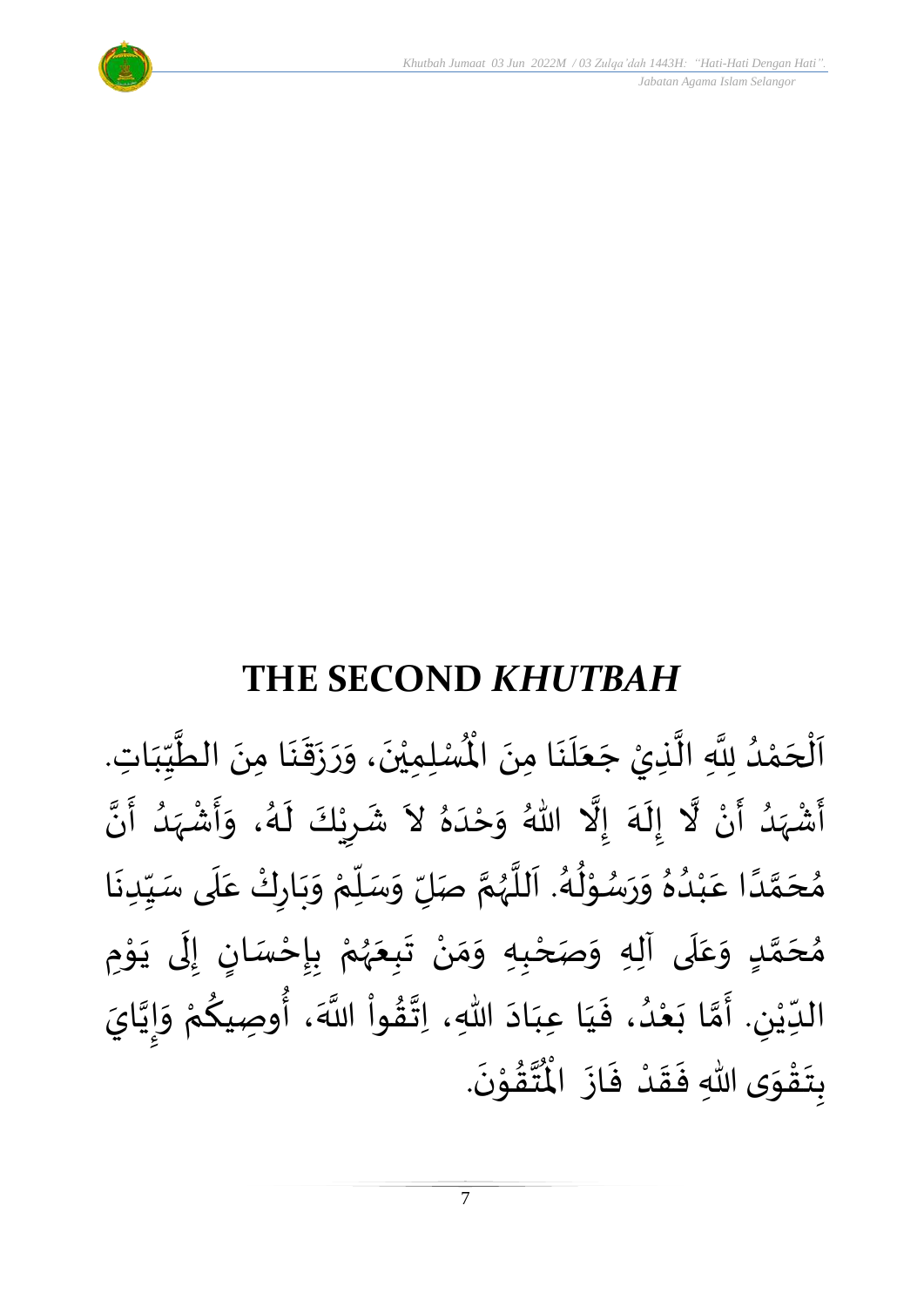

#### **Dear blessed audience,**

Let us altogether strive to have the *taqwa* of Allah *Subhaanahu Wa Ta'aala* by increasing our obedience towards Him and avoiding acts of disobedience and abominable deeds.

ِ<br>په ِن ٱ إ ہے<br>آکھ للَّهَ وَمَلْيِكْتَهُ و<br>لھ  $\ddot{\phantom{0}}$ ت ر<br>م چکے<br>غ ہر<br>ا  $\uplambda$  $\frac{1}{2}$ بر<br>م  $\frac{1}{c}$ وَمَلَّيٖكَتَهُۥ يُصَلُّونَ عَلَى ون و<br>ا يُصَلُّونَ عَلَى ٱلنَّبِيِّ و<br>د لنَّبِّيّ يَايَّهَا ِ<br>م ه و<br>د سَ<br>ڊ ِ<br>ج  $\sqrt{2}$ َٰ ِ<br>بر يَاًيُّهَا ٱلَّذِينَ یہ<br>۱ لَّذِينَ ءَامَنُوا صَلُوا ْ و<br>ا نُواْ صَلُّ <u>ہ</u><br>ا ُو ر<br>م ام  $\tilde{\epsilon}$ ء ا  $\frac{2}{3}$ ن*ش*ليمً  $\ddot{\phantom{0}}$  $\ddot{\Omega}$ ت ْ وا ِم و<br>م ِ<br>آ ل ِ<br>م بر<br>سد ِ<br>م يَّهِ وَ<sub>َ</sub>  $\ddot{\phantom{0}}$ ر<br>آ عَلَيْهِ وَسَلِّمُواْ تَسْلِيمًا ۞ اللَّهُمَّ صَلِّ وَسَلِّمْ عَلَى سَيِّدِنَا مُحَمَّدٍ وَعَلَى آلِهِ وَأَصْحَابِهِ <u>لم</u> ت<br>م  $\overline{\phantom{a}}$ )<br>ጎ  $\ddot{\phantom{0}}$  $\frac{1}{1}$ ِ<br>أ .<br>م ْ ر.<br>ا  $\overline{r}$  $\frac{1}{2}$ ا<br>المح و<br>ر ا<br>آ  $\frac{1}{2}$  $\frac{1}{1}$  $\frac{1}{2}$  $\tilde{\cdot}$  $\overline{\phantom{a}}$  $\frac{1}{2}$  $\ddot{\phantom{0}}$ أَجْمَع<u>ي</u>ُنَ. ់<br>**រ**  $\frac{1}{2}$ ֦֧֦֧<u>֦</u>  $\frac{1}{2}$ 

ٱللَّهُمَّ اغْفِرْ لِلْمُسْلِمِيْنَ وَالْمُسْلِمَاتِ وَالْمُؤْمِنِيْنَ وَالْمُؤْمِنَاتِ ِّ<br>و ن<br>م ر<br>ر<br>ر ا<br>آ ً<br>آ  $\ddot{\phantom{0}}$ ْ<br>باللہ ُْ ُؤْمِنِيْنَ ۖ وَالْمُ  $\tilde{\cdot}$  $\ddot{\phantom{0}}$ ْ ْ<br>بِ  $\mathbf{r}^{\circ}$ ِ<br>لْمُسْلِمَاتِ وَالْمُ  $\tilde{\cdot}$  $\frac{1}{2}$ رْ لِلْمُسْلِمِيْنَ وَالْمُ  $\tilde{\cdot}$  $\ddot{\phantom{0}}$ ់<br>**រ** ๋<br>ል ֦֧֦֧֦֧֦֧֦֧֦֧֦֧֦֧֦֧֦֧֜֜֓֓֟֓<br>֧֜֜֜֜֜֜֜֜֜֜֜֜ ـــ<br>م<br>م الْأَحْيَاءِ مِنْهُمْ وَالأَمْوَاتِ، إِنَّكَ سَمِيْعٌ قَرِيْبٌ مُجِيْبُ الدَّعَوَاتِ َ ֦֧֦֧֦֧<u>֦</u> ْ او<br>زړ ْ  $\frac{1}{2}$ י<br>ה ں<br>ج  $\frac{1}{2}$ ِ<br>م ان<br>ا ُ ٝ<br>ْ  $\frac{1}{2}$ ه<br>فيا قَرِرْ  $\overline{\phantom{a}}$  $\ddot{\ddot{\cdot}}$ ٌ ، إِنَّكَ سَمِيْعٌ ْ ن<br>•<br>•  $\frac{1}{2}$ وَيَا قَاضِيَ الْحَاجَاتِ. اَللَّهُمَّ أَعِزَّ الْإِسْلاَمَ وَ  $\overline{\phantom{a}}$ ֦֧֦֧֦֧֦֧֦֧֦֧֦֧֦֧֟֓֓<br>**֧**  $\overline{a}$ ์<br>:<br>:  $\ddot{\ }$  $\frac{1}{2}$ ا<br>أ ا<br>آ و<br>ر<br>ر ن<br>م  $\frac{1}{2}$ ا<br>به ّٰ<br>أ  $\tilde{\phantom{a}}$ بر<br>م  $\tilde{\cdot}$  $\ddot{\text{h}}$ الْمُسْلِمِيْنَ، وَأَهْلِكِ َ<br>م ْ ه<br>1  $\ddot{\phantom{0}}$  $\overline{1}$ י<br>**י** ا<br>با  $\tilde{\cdot}$  $\frac{1}{2}$ الْكَفَرَةَ وَالْمُبْتَدِعَةَ وَالْمُشْرِكِيْنَ.  $\frac{1}{2}$ َ بـــ<br>أ  $\ddot{\phantom{0}}$ ا<br>ا  $\overline{\phantom{a}}$ ْ  $\ddot{\text{r}}$ ُبْتَدِعَةً وَالْمُ  $\frac{1}{2}$  $\frac{1}{2}$ .<br>م  $\ddot{\ }$ ْ  $\mathbf{r}$ ةَ وَالْمُ  $\frac{1}{2}$  $\frac{1}{2}$ 

ِ<br>اَللَّهُمَّ إِنَّا نَسْأَلُكَ وَنَتَوَسَّلُ إِلَيْكَ بِنَبِيِّكَ الأَمِيْنِ، وَنَسْأَلُكَ  $\frac{1}{1}$ しんこ <u>لم</u><br>:  $\ddot{\phantom{0}}$ <u>د</u><br>: ْ  $\tilde{\mathbf{r}}$  $\frac{1}{2}$ سه<br>مذا  $\frac{1}{2}$  $\ddot{\phantom{0}}$  $\ddot{\phantom{0}}$  $\tilde{\cdot}$ ُمُ<br>اُ∱ -<br>ئى  $\ddot{\phantom{0}}$ انا  $\frac{1}{2}$ ن<br>م ر<br>ر<br>ر ا<br>آ ً<br>آ َ<br>ج ر<br>پا  $\ddot{\phantom{0}}$  $\ddot{\phantom{0}}$  $\tilde{\cdot}$ ْ  $\ddot{\phantom{0}}$ .<br>بِأَسْمَاَئِكَ الْحُسْنَى، وَصِفَاتِكَ الْعُظُمَى، أَنْ تَحْفَظَ بِعَيْنِ ٍ<br>ِ ֦֧֦֧֦֧֦֧֦֧֦֧֦֧֦֜֜֜֓֓֟֓֟֓֟֓֟֓֟֓֟֓<br>֧֜֜֜֜**֓**  $\frac{1}{2}$  $\frac{1}{2}$ <u>د</u><br>: ر<br>م ֦֧֦֧֦֧֦֧֦֧֦֧֦֧֦֧֦֧֦֧֦֧֟֓֓֓<br>**֧**  $\frac{1}{2}$ ֦֧֦֧֦֧֦֧֦֧֦֜֜֜֜֓֓֟֓<br>֧ׅׅׅ֛֝֜֜֜֜֜֜֜֜֜֜֝֜֜֜֝֜֜  $\ddot{\cdot}$  $\frac{1}{2}$ ْ ي  $\frac{1}{2}$  $\frac{1}{\sqrt{2}}$  $\ddot{\cdot}$  $\frac{1}{2}$ ْ  $\sum_{i=1}^{n}$ ر<br>عِنَايَتِكَ الرَّبَّانِيَّةِ، وَبِحِفْظِ وِقَايَتِكَ الصَّمَدَانِيَّةِ، جَلاَلَةَ مَلِكِنَا ان<br>ا ن<br>ما<br>۱ انہ<br>م  $\ddot{\phantom{0}}$  $\ddot{\phantom{0}}$  $\ddot{\phantom{0}}$  $\frac{1}{2}$ ້<br>:  $\frac{1}{2}$  $\frac{1}{2}$  $\sim$ ان<br>ا  $\frac{1}{1}$  $\frac{1}{\lambda}$ اتا<br>مر  $\ddot{\cdot}$ ِ<br>ا  $\ddot{\phantom{0}}$  $\frac{1}{2}$  م ظ ع ر<br>آباد  $\overline{\phantom{a}}$ ر<br>مو الْمُعَظَّمِ، سُلْطَان سلاغُور، سُلْطَان شَرَفُ الدِّين ادريس شاه ر<br>م ر<br>أ ر<br>م }<br>፟**፟**  $\frac{1}{\sqrt{2}}$ ُ  $\mathbf{r}$ ر<br>م ْ ر<br>م ।<br>र الحاج ابن المرحوم سُلْطَان صَلاَحُ الدِّين عبد العزيز شاه ۔<br>ا ا<br>أ و<br>ر  $\frac{1}{\sqrt{2}}$ ُ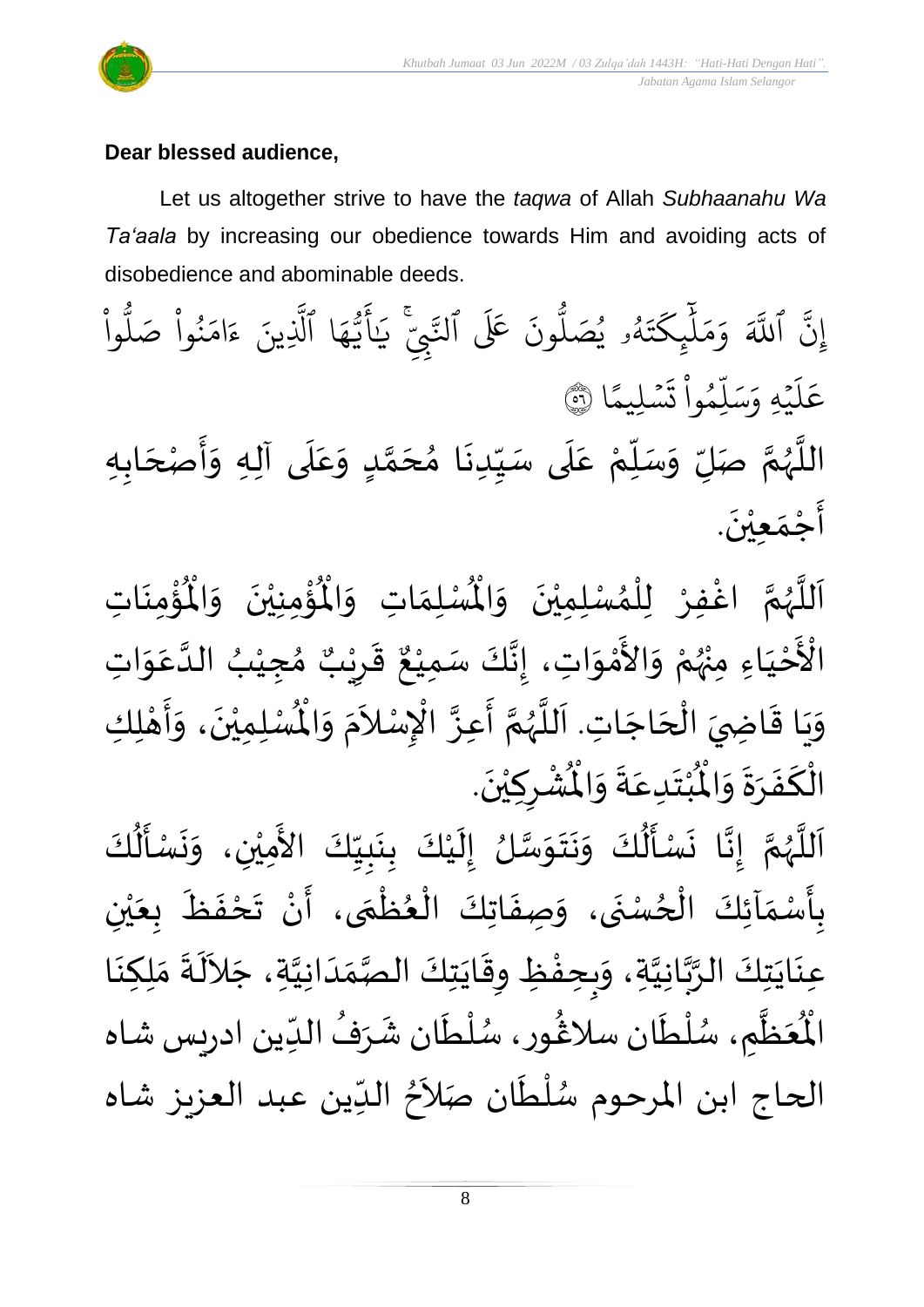

 $\ddot{\cdot}$ الحاج. اَللَّهُمَّ أَدِمِ الْعَوْنَ وَالْبِدَايَةَ وَالتَّوْفِيْقَ، وَالصِّحَّةَ ة<br>م  $\frac{1}{2}$  $\ddot{\phantom{0}}$ ْ ֦֧֦֦֦֦֦֦֦֦֦֦֦֦֦֧֦֧֦֧֦֧֦֧֦֧֦֝֝֟֓֟֓֟֓֟֓֟֓֟ الله  $\frac{1}{2}$  $\ddot{\phantom{0}}$  $\ddot{\phantom{0}}$  $\frac{1}{1}$ ֦֧֦֧֦֧֦֧֦֧֦֜֜֜֓֓֟֓<br>֧ׅׅׅ֝֜֜֜֜֜֜֜֜֜֜֜֜֝֜֜֝֜֜֬֟  $\frac{1}{2}$  $\ddot{\phantom{0}}$ י<br>י  $\frac{1}{2}$ ْ  $\ddot{\phantom{0}}$  $\frac{1}{2}$ انہ<br>پی و<br>ر<br>ر ا<br>آ َ  $\frac{1}{2}$ ى<br>وَالسَّلامَةَ مِنْكَ، لِوَلِيِّ عَهْدِ سلاڠُور، تڠكو أَمِير شَاه اِبْنِ ا<br>ما  $\frac{1}{2}$ ٝ<br>; .<br>م  $\frac{\nu}{\nu}$  $\frac{1}{2}$ ل  $\frac{1}{2}$ ْ  $\ddot{ }$ }<br>፟**፟** ٝ<br>ؙ  $\frac{1}{2}$ ֪֪֪֪֪֪֪֪֪֝֝֝֟֝֟֝֟֝֟֝֟֝֟֝֝֝֝֝֝֝֝֟֝֟֝<br>֧֪֪֪֪֪֪֪֪֪֪֝֟֝֟֝֟֝֟֝֟֝֟֝֟֝֟֝֟֝֟֝֟֝֟֝֟֝֝֝֝֝֝֝֝<br>֧֧֧֪֧֛֛֪֪֪֛֪֝֝֝֝֝֝ السُّلْطَان شَرَفُ الدِّين ادريس شاه الحاج، فِيْ أَمْنٍ وَصَلاَحِ  $\frac{1}{2}$ ُ ِرِ ।<br>€ ֦֧֦֧֦֧֦֧֦֧֦֧֦֧֜֜֜֓֓<br>֧֜֜֜֜֜֜֜֜֜֜֜֜֜֜֜֞֟ ر<br>ر<br>ر  $\frac{1}{2}$ ْ ्<br>र  $\frac{1}{2}$ )<br>=<br>= י<br>נ  $\frac{1}{2}$ ।<br>इ ةٍ بِمَنِّكَ وَكَرَمِكَ يَا ذَاالْجَلالِ وَالإِكْرَامِ. اَللَّهُمَّ أَطِلُّ ا<br>:<br>: تا<br>م ે<br>કે<br>ડ س<br>تا<br>ا َ  $\ddot{\phantom{0}}$ ا<br>م  $\tilde{\cdot}$  $\overline{\phantom{a}}$ ا<br>أ ِ<br>په مو  $\ddot{\phantom{0}}$ َ  $\frac{1}{2}$  $\frac{1}{2}$  $\frac{1}{2}$  $\frac{1}{2}$  $\frac{1}{2}$ َ في  $\overline{\mathbf{I}}$ .<br>م ع  $\frac{1}{2}$ و  $\tilde{\cdot}$ عُمْرَهُمَا مُصْلِحَيْنِ لِلْمُوَظَّفِيْنَ وَالرَّعِيَّةِ وَالْبِلاَدِ، وَ  $\ddot{\phantom{0}}$ ់<br>រ ا<br>ا  $\frac{1}{2}$ ُ<br>አ ់<br>ព្ ْ ي  $\overline{\phantom{a}}$ )<br>ጎ  $\frac{1}{2}$ بر<br>پھ **ّ** و<br>م  $\sim$ ֦֧֦֧֦֧֝<u>֦</u>  $\frac{1}{2}$ ان<br>ا ان<br>م ້<br>.<br>. غ .<br>ا  $\sum_{i=1}^{n}$ بلاً  $\frac{1}{2}$ م<br>م مَقَاصِدَهُمَا لِطَرِيقِ الْهُدَى وَالرَّشَادِ. و<br>ر<br>ر ْ joy  $\sum$  $\frac{1}{\epsilon}$  $\frac{1}{2}$  $\frac{1}{2}$  $\frac{1}{1}$  $\frac{1}{2}$  $\frac{1}{2}$ ្រ  $\frac{1}{2}$ 

O Allah, grant us guidance in performing the five obligatory prayers in congregation, fulfilling *zakaat* through Selangor *Zakaat* Board (LZS), making endowment (*waqf*) through *Perbadanan Wakaf Selangor* (Selangor Endowment Corporation) and giving away (*infaaq*) our wealth through *Tabung Infak Jariah Umat Islam Selangor* (TIJARI, Selangor Continuous Charity for Muslims Fund), and to the orphans through Darul Ehsan Islamic Foundation (YIDE).

O Allah, bestow upon us *rizq* that are lawful and blessed, keep us away from acts of corruption and abuse of power for they are betrayals upon the trust given.

ا<br>م اَللَّهُمَّ يَا دَافِعَ الْبَلَاءِ، اِدْفَعْ عَنَّا هَذَا الْوَبَاءَ وَالْبَلَاءَ وَالْمَرَضَ و<br>ر ا<br>آ ً<br>أ  $\ddot{\phantom{0}}$ ً<br>ن  $\frac{1}{1}$ ֦֧֦֧֦֦֧֦֧֦֧֦֧֦֝֟֓֓֟֓֟֓֟֓֟֓֟֓֟֓֟֓֟֓֟֓֟֓֟֓֟֓֟֓֟֓<br>֩֩**֓**֧֓֡֡֟֓֟  $\frac{1}{2}$  $\frac{1}{2}$  $\ddot{\phantom{0}}$  $\frac{1}{2}$ ֦֧֦֧֦֧֦֧֦֧֦֧֧֦֧֧֝֝֜֓֓֜֜֓֟֓֟֓<br>**֡**  $\ddot{\cdot}$  $\overline{\phantom{a}}$ اتا<br>ج .<br>م ֦֧<u>֦</u>  $\frac{1}{2}$ ْ  $\overline{\phantom{a}}$ َ ֦֧֦֧֦֧֦֧֦֧֦֜֜֜֜֜֜֜<br>֧ׅׅ֝֜֜֜֜֜֜֜֜֜֜֜֝֜֜֝֜<del>֟</del>  $\ddot{\phantom{0}}$  $\ddot{\phantom{0}}$  $\ddot{\phantom{0}}$  $\frac{1}{2}$  $\mathring{\mathcal{I}}$ ى<br>وَالشَّدَائِدَ وَالْمِحَنَ، بِلُطْفِكَ يَا لَطِيْفُ إِنَّكَ عَلَى كُلِّ شَىْءٍ **∶ ٔ**  $\tilde{\xi}$ المنظم<br>منظمات َ<br>آ .<br>م اله<br>بان<br>با  $\frac{1}{2}$ ُ  $\tilde{\mathbf{r}}$  $\ddot{\phantom{0}}$ ֦֧֦֧֦֧֦֧֦֧֦֧֦֧֦֧֦֧֦֧֝֝֟֓֓֟֓֓<br>**֧** ٍ<br>ا <u>ر</u><br>- $\ddot{\phantom{0}}$  $\overline{\phantom{a}}$ )<br>°  $\frac{1}{2}$ َ َ نه<br>په  $\frac{1}{2}$ . و<br>م وَبِالْإِجَابَةِ جَدِيْرٌ ٝ<br>ؙ  $\ddot{\phantom{0}}$  $\ddot{\phantom{0}}$  $\ddot{\phantom{0}}$ ֦֧֦֧֦֧֦֧֦֧֦֧֦֧֦֧֧֦֧֜֜֓֓֓֜֜֓֓<br>**֡** ر<br>م  $\frac{1}{2}$ و<br>م قَدِيْرٌ ْ  $\frac{1}{2}$